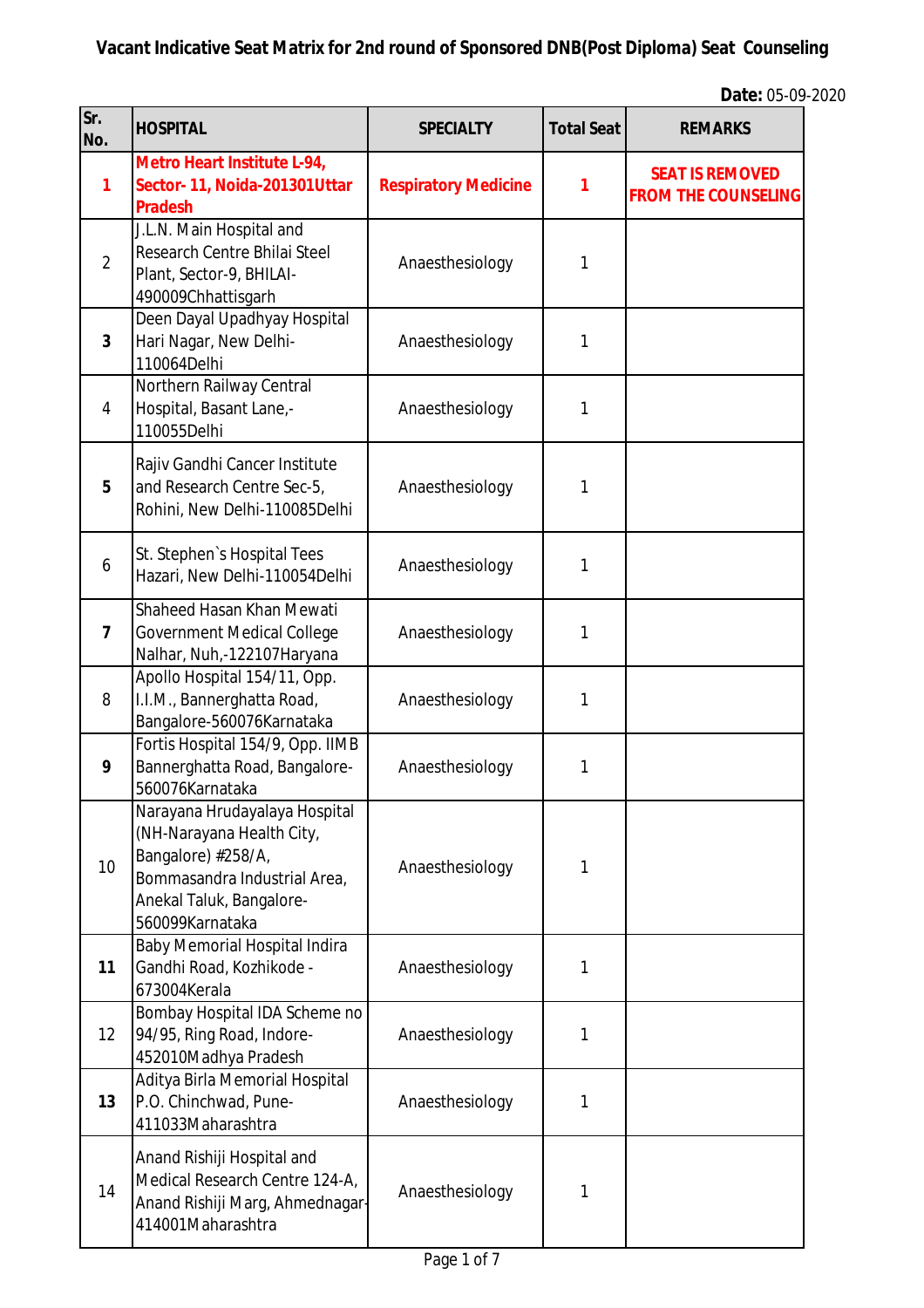| Sr.<br>No. | <b>HOSPITAL</b>                                                                                                                                                                     | <b>SPECIALTY</b>              | <b>Total Seat</b> | <b>REMARKS</b> |
|------------|-------------------------------------------------------------------------------------------------------------------------------------------------------------------------------------|-------------------------------|-------------------|----------------|
| 15         | Jehangir Hospital 32, Sassoon<br>Road, Pune -411001Maharashtra                                                                                                                      | Anaesthesiology               | 1                 |                |
| 16         | Rajarshee Chhatrapati Shahu<br>Maharaj Government Medical<br>College CPR Hospital Campus,<br>Dasara Chowk, Kolhapur-<br>416002Maharashtra                                           | Anaesthesiology               | 1                 |                |
| 17         | Ispat General Hospital IGH,<br>Sector-19,-769005Orissa                                                                                                                              | Anaesthesiology               | 1                 |                |
| 18         | Ganga Medical Centre and<br>Hospital 313, Mettupalayam<br>Road, Coimbatore-641043Tamil<br>Nadu                                                                                      | Anaesthesiology               | 1                 |                |
| 19         | Kovai Medical Centre Post Box<br>No. 3209, Avinashi Road, Civil<br>Arodrom Post, COIMBATORE-<br>641014Tamil Nadu                                                                    | Anaesthesiology               | 1                 |                |
| 20         | Southern Railway Head Quarter<br>Hospital Aynavaram, Perumbur,<br>CHENNAI-600023Tamil Nadu                                                                                          | Anaesthesiology               | 1                 |                |
| 21         | Sri Ramakrishna Hospital 395,<br>Sarojini Naidu Road, Sidhapudur,<br>COIMBATORE-641044Tamil<br>Nadu                                                                                 | Anaesthesiology               | 1                 |                |
| 22         | Krishna Institute of Medical<br>Sciences 1-8-31/1, Minister<br>Road, Secunderabad-<br>500003Telangana                                                                               | Anaesthesiology               | 1                 |                |
| 23         | Rabindranath Tagore<br>International Institute of Cardiac<br>Sciences Premises No.1489, 124,<br>Mukundapur, E M Bypass, Near<br>Santhoshpur Connector,<br>KOLKATA-700099West Bengal | Anaesthesiology               | 1                 |                |
| 24         | J.L.N. Main Hospital and<br>Research Centre Bhilai Steel<br>Plant, Sector-9, BHILAI-<br>490009Chhattisgarh                                                                          | Obstetrics and<br>Gynaecology | 1                 |                |
| 25         | Deen Dayal Upadhyay Hospital<br>Hari Nagar, New Delhi-<br>110064Delhi                                                                                                               | Obstetrics and<br>Gynaecology | 1                 |                |
| 26         | St. Stephen's Hospital Tees<br>Hazari, New Delhi-110054Delhi                                                                                                                        | Obstetrics and<br>Gynaecology | 1                 |                |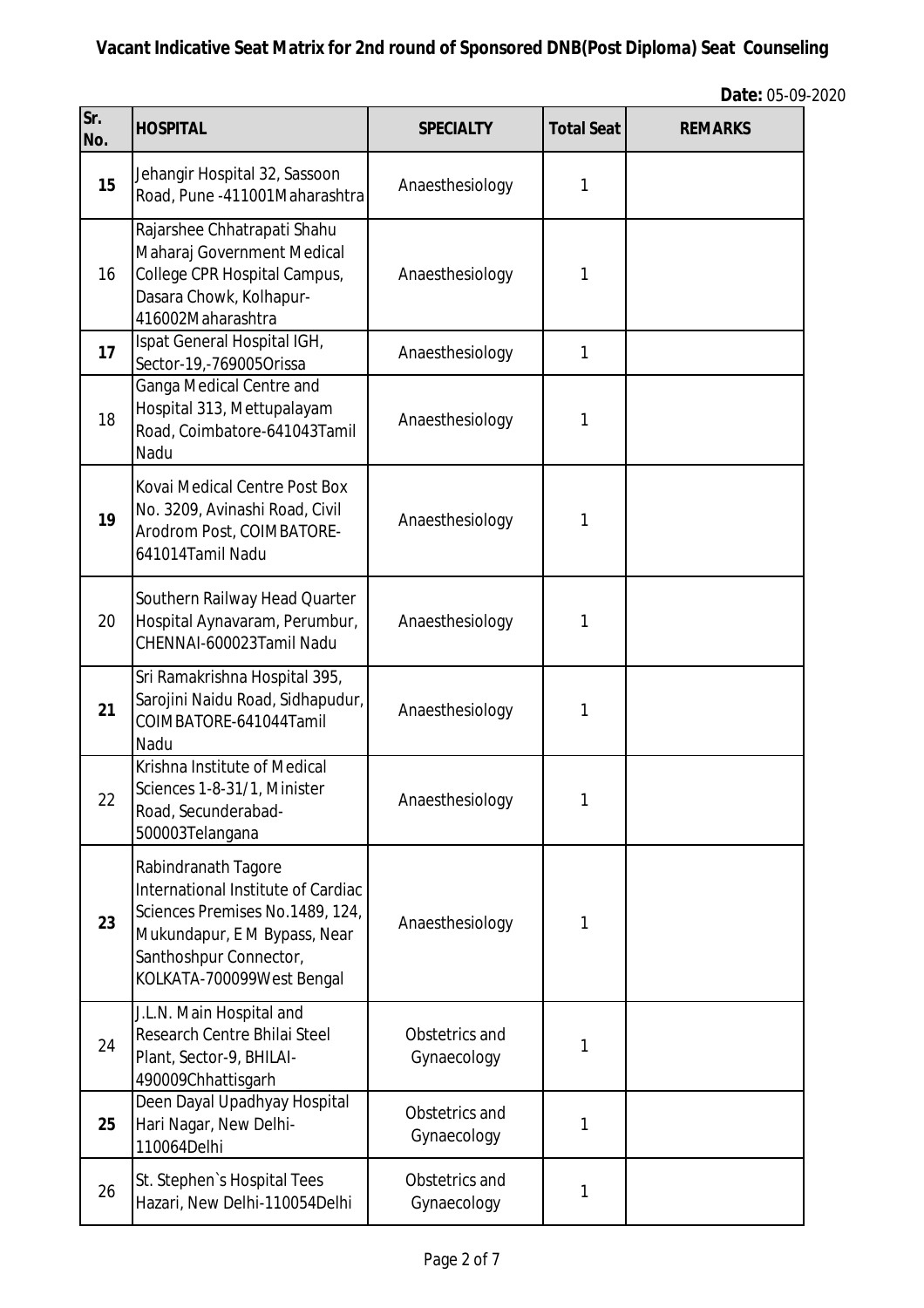| Sr.<br>No. | <b>HOSPITAL</b>                                                                                                                                  | <b>SPECIALTY</b>              | <b>Total Seat</b> | <b>REMARKS</b> |
|------------|--------------------------------------------------------------------------------------------------------------------------------------------------|-------------------------------|-------------------|----------------|
| 27         | Swami Dayanand Hospital<br>Shahdara-110095Delhi                                                                                                  | Obstetrics and<br>Gynaecology | 1                 |                |
| 28         | Tata Main Hospital BC Road<br>(West), Northen Town, Bistupur,<br>JAMSHEDPUR-831001Jharkhand                                                      | Obstetrics and<br>Gynaecology | 1                 |                |
| 29         | <b>IQRAA International Hospital</b><br>and Research Centre<br>Malaparamba, Calicut-<br>673009Kerala                                              | Obstetrics and<br>Gynaecology | 1                 |                |
| 30         | Rajarshee Chhatrapati Shahu<br>Maharaj Government Medical<br>College CPR Hospital Campus,<br>Dasara Chowk, Kolhapur-<br>416002Maharashtra        | Obstetrics and<br>Gynaecology | 1                 |                |
| 31         | Ispat General Hospital IGH,<br>Sector-19,-769005Orissa                                                                                           | Obstetrics and<br>Gynaecology | 1                 |                |
| 32         | Rajiv Gandhi Government<br>Women and Children Hospital<br>(Formerly Indira Gandhi. General<br>Hospital) Ellapillaichavady,-<br>605011Pondicherry | Obstetrics and<br>Gynaecology | 1                 |                |
| 33         | Kovai Medical Centre Post Box<br>No. 3209, Avinashi Road, Civil<br>Arodrom Post, COIMBATORE-<br>641014Tamil Nadu                                 | Obstetrics and<br>Gynaecology | 1                 |                |
| 34         | Sri Ramakrishna Hospital 395,<br>Sarojini Naidu Road, Sidhapudur,<br>COIMBATORE-641044Tamil<br>Nadu                                              | Obstetrics and<br>Gynaecology | 1                 |                |
| 35         | Fernandez Hospital 4-1-1230,<br>Bogulkunta, Hyderabad-<br>500001Telangana                                                                        | Obstetrics and<br>Gynaecology | 1                 |                |
| 36         | Muslim Maternity and Childrens<br>Hospital H. No: 16-2-326,<br>Osmanpura, Chaderghat,<br>Hyderabad-500024Telangana                               | Obstetrics and<br>Gynaecology | 1                 |                |
| 37         | Deen Dayal Upadhyay Hospital<br>Hari Nagar, New Delhi-<br>110064Delhi                                                                            | Ophthalmology                 | 1                 |                |
| 38         | Northern Railway Central<br>Hospital, Basant Lane,-<br>110055Delhi                                                                               | Ophthalmology                 | 1                 |                |
| 39         | Drashti Nethralaya Chakalia<br>Road, Near GIDC, Delsar Road,<br>Dahod,-389151Gujarat                                                             | Ophthalmology                 | 1                 |                |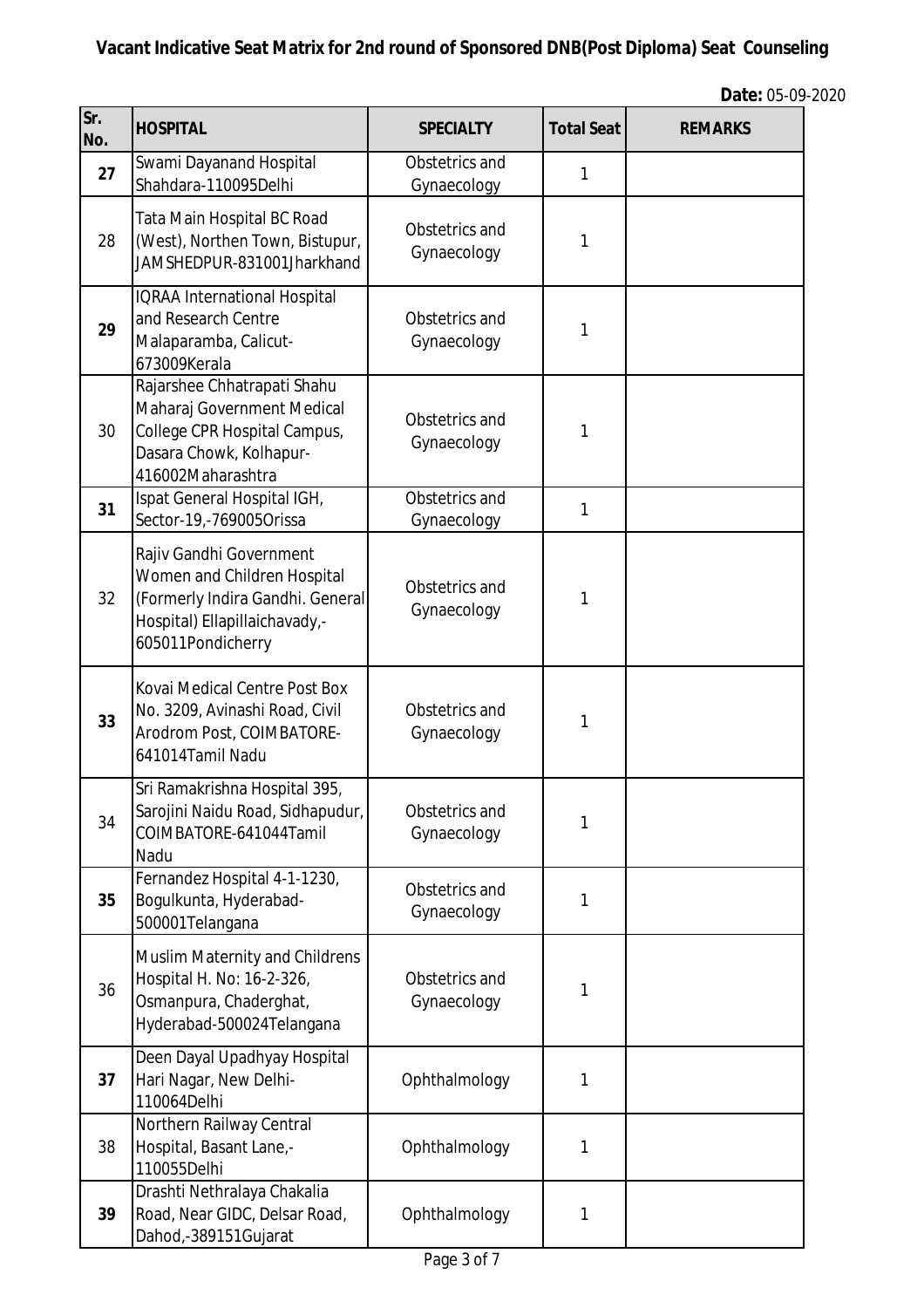| Sr.<br>No. | <b>HOSPITAL</b>                                                                                                                                                                              | <b>SPECIALTY</b>    | <b>Total Seat</b> | <b>REMARKS</b> |
|------------|----------------------------------------------------------------------------------------------------------------------------------------------------------------------------------------------|---------------------|-------------------|----------------|
| 40         | M.M. Joshi Eye Hospital<br>Padmanarayanalaya, Gokul<br>Road, Hosur, HUBLI-<br>580021Karnataka                                                                                                | Ophthalmology       | 1                 |                |
| 41         | Arvind Eye Hospital<br>Abishekapakkam Road, -<br>605007Pondicherry                                                                                                                           | Ophthalmology       | 1                 |                |
| 42         | Arvind Eye Hospital Avinashi<br>Road, COIMBATORE -14Tamil<br>Nadu                                                                                                                            | Ophthalmology       | 1                 |                |
| 43         | Dr. Agarwal's Eye Hospital and<br>Research Centre 19 Cathedral<br>Road CHENNAI-600086Tamil<br>Nadu                                                                                           | Ophthalmology       | 1                 |                |
| 44         | The Eye Foundation 582-A,<br>D.B.Road, R.S. Puram,<br>COIMBATORE-641002Tamil<br>Nadu                                                                                                         | Ophthalmology       | 1                 |                |
| 45         | Pushpagiri Eye Institute Plot<br>No.241, Uma Plaza Door No.10-2-<br>342, Road No.9, West<br>Marredpally, Secunderabad-<br>500026Telangana                                                    | Ophthalmology       | 1                 |                |
| 46         | Balaji Institute of Surgery,<br>Research and Rehabilitation for<br>the Disabled Hospital (BIRRD)<br>Tirumala Tirupati Devasthanams,<br>Tirupati, Chittoor District -<br>517507Andhra Pradesh | Orthopaedic Surgery | 1                 |                |
| 47         | Tata Main Hospital BC Road<br>(West), Northen Town, Bistupur,<br>JAMSHEDPUR-831001Jharkhand                                                                                                  | Orthopaedic Surgery | 1                 |                |
| 48         | Ganga Medical Centre and<br>Hospital 313, Mettupalayam<br>Road, Coimbatore-641043Tamil<br>Nadu                                                                                               | Orthopaedic Surgery | 1                 |                |
| 49         | Kovai Medical Centre Post Box<br>No. 3209, Avinashi Road, Civil<br>Arodrom Post, COIMBATORE-<br>641014Tamil Nadu                                                                             | Orthopaedic Surgery | 1                 |                |
| 50         | Southern Railway Head Quarter<br>Hospital Aynavaram, Perumbur,<br>CHENNAI-600023Tamil Nadu                                                                                                   | Orthopaedic Surgery | 1                 |                |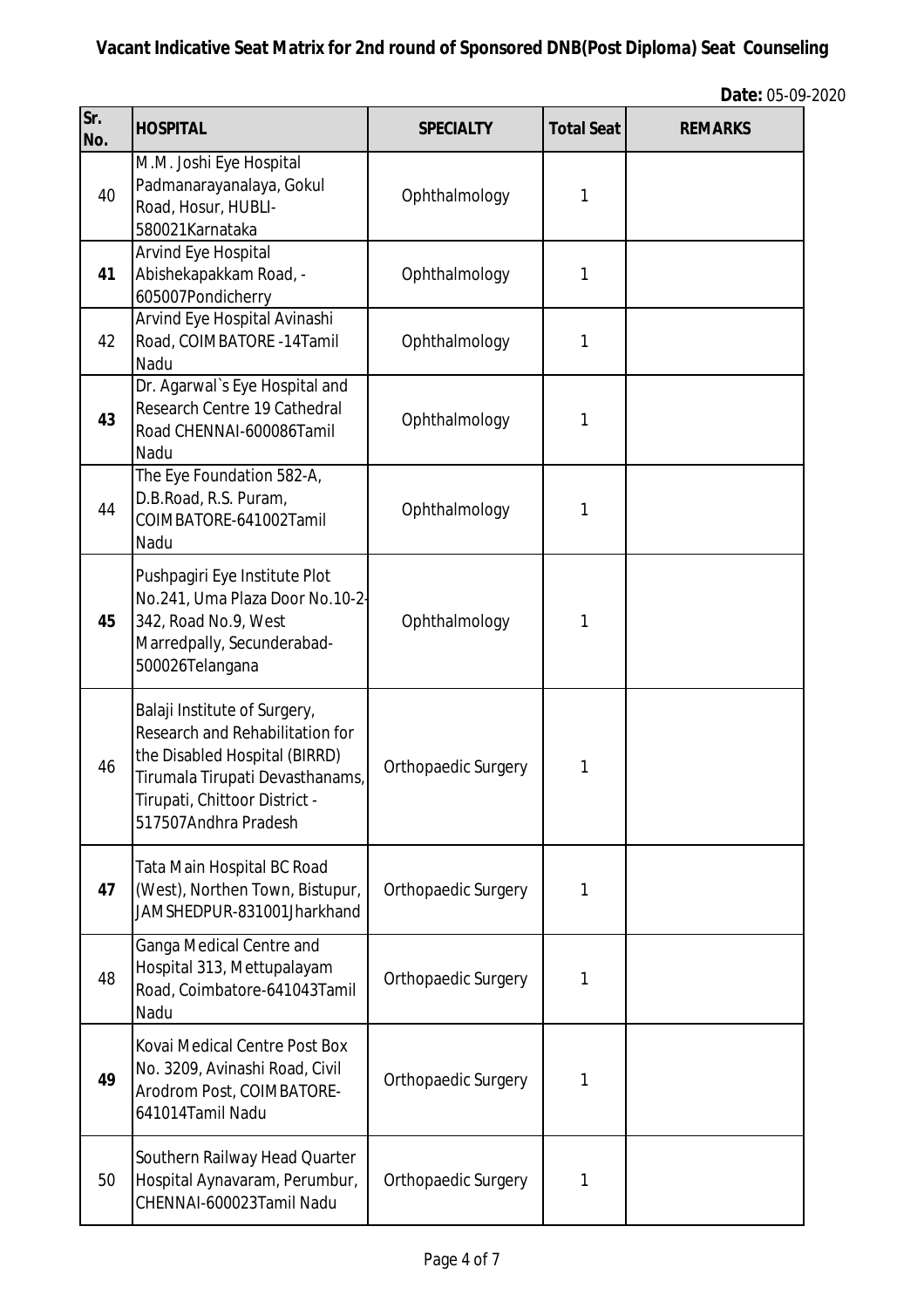| Sr.<br>No. | <b>HOSPITAL</b>                                                                                                                                    | <b>SPECIALTY</b>             | <b>Total Seat</b> | <b>REMARKS</b> |
|------------|----------------------------------------------------------------------------------------------------------------------------------------------------|------------------------------|-------------------|----------------|
| 51         | Tejasvini Hospital and SSIOT<br>Kadri Temple Road, Mangalore-<br>575002Karnataka                                                                   | Orthopedic Surgery           | 1                 |                |
| 52         | Saifee Hospital Post Box 3771,<br>15/17, Maharshi Karve Marq,<br>Mumbai-400004Maharashtra                                                          | Orthopedic Surgery           | 1                 |                |
| 53         | Amandeep Hospital G.T.Road,<br>Model Town, Amritsar-<br>143001Punjab                                                                               | Orthopedic Surgery           | 1                 |                |
| 54         | J.L.N. Main Hospital and<br>Research Centre Bhilai Steel<br>Plant, Sector-9, BHILAI-<br>490009Chhattisgarh                                         | Otorhinolaryngology<br>(ENT) | 1                 |                |
| 55         | J.L.N. Main Hospital and<br>Research Centre Bhilai Steel<br>Plant, Sector-9, BHILAI-<br>490009Chhattisgarh                                         | Paediatrics                  | 1                 |                |
| 56         | Swami Dayanand Hospital<br>Shahdara-110095Delhi                                                                                                    | Paediatrics                  | 1                 |                |
| 57         | <b>GMERS Medical College and</b><br>General Hospital Gotri road,<br>Vadodara-390021Gujarat                                                         | Paediatrics                  | 1                 |                |
| 58         | K.G. Patel Children Hospital and<br>Jayodia Research Institute,<br>Jalaram Marg, Kareli Baug,<br>BARODA,-390018Gujarat                             | Paediatrics                  | 1                 |                |
| 59         | Tata Main Hospital BC Road<br>(West), Northen Town, Bistupur,<br>JAMSHEDPUR-831001Jharkhand                                                        | Paediatrics                  | 1                 |                |
| 60         | Dr. Bidaris Ashwini Hospital<br>B.L.D.E Road Bijapur-<br>586103Karnataka                                                                           | Paediatrics                  | 1                 |                |
| 61         | Manipal Hospital No. 98, Rustum<br>Bagh, Old Airport Road,<br>Bangalore-560017Karnataka                                                            | Paediatrics                  | 1                 |                |
| 62         | Rainbow Childrens Hospital Sy.<br>No. 8/5, Marathahalli K R Puram<br>Outer ring road, Doddanekundi,<br>Marathahalli, Bengaluru-<br>560037Karnataka | Paediatrics                  | 1                 |                |
| 63         | St. Philomena's Hospital No. 4,<br>Campbell Road, Viveknagar PO,<br>Bangalore-560047Karnataka                                                      | Paediatrics                  | 1                 |                |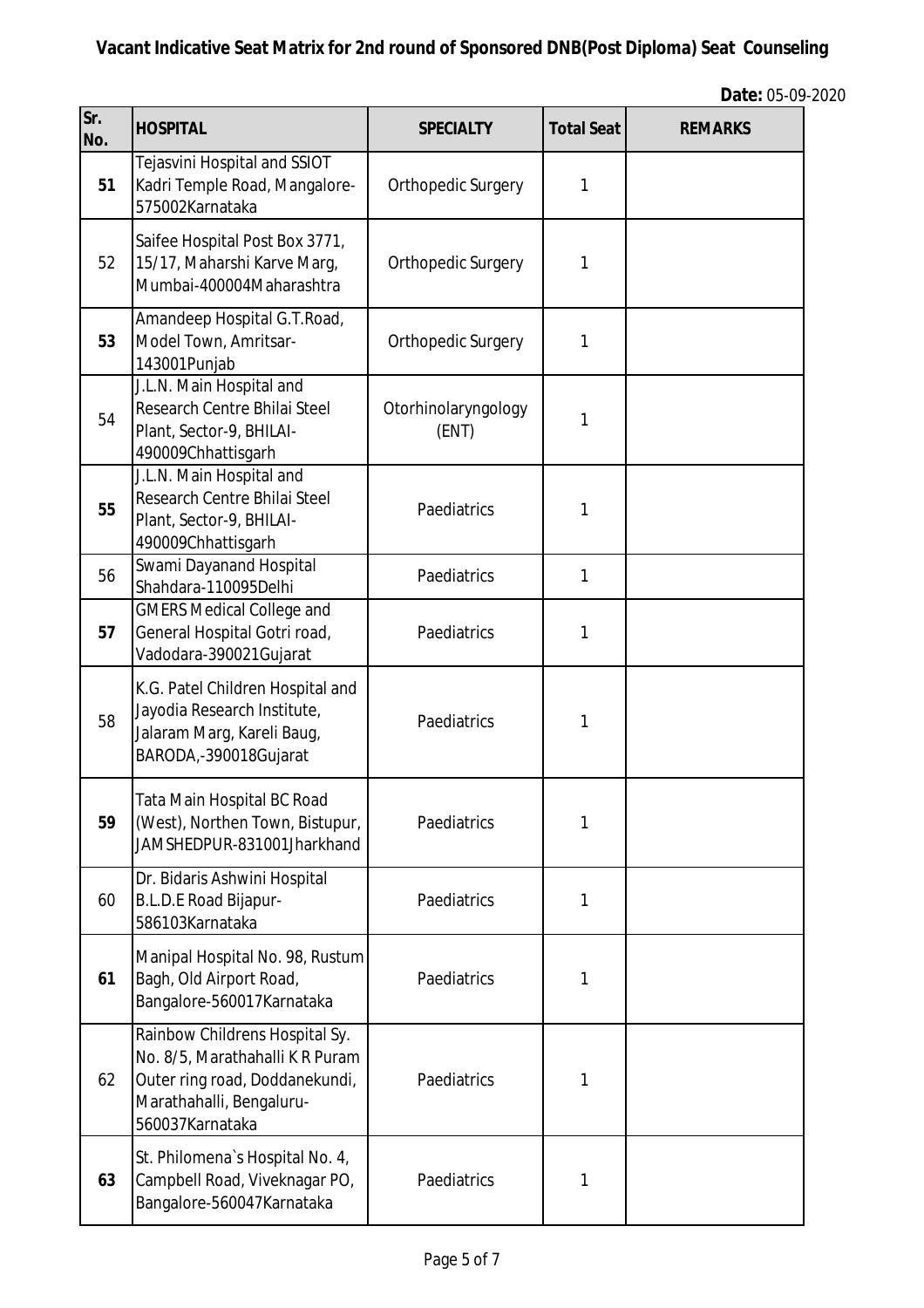| Sr.<br>No. | <b>HOSPITAL</b>                                                                                                                                                 | <b>SPECIALTY</b> | <b>Total Seat</b> | <b>REMARKS</b> |
|------------|-----------------------------------------------------------------------------------------------------------------------------------------------------------------|------------------|-------------------|----------------|
| 64         | <b>Baby Memorial Hospital Indira</b><br>Gandhi Road, Kozhikode -<br>673004Kerala                                                                                | Paediatrics      | 1                 |                |
| 65         | Rajarshee Chhatrapati Shahu<br>Maharaj Government Medical<br>College CPR Hospital Campus,<br>Dasara Chowk, Kolhapur-<br>416002Maharashtra                       | Paediatrics      | 1                 |                |
| 66         | Kanchi Kamakoti Childs Trust<br>Hospital 12A, Nageswara Road,<br>Nungambakkam, CHENNAI-<br>34Tamil Nadu                                                         | Paediatrics      | 1                 |                |
| 67         | Kovai Medical Centre Post Box<br>No. 3209, Avinashi Road, Civil<br>Arodrom Post, COIMBATORE-<br>641014Tamil Nadu                                                | Paediatrics      | 1                 |                |
| 68         | Southern Railway Head Quarter<br>Hospital Aynavaram, Perumbur,<br>CHENNAI-600023Tamil Nadu                                                                      | Paediatrics      | 1                 |                |
| 69         | Lotus Children's Hospital 6-2-29,<br>Lakdi Ka Pul, Hyderabad-<br>500004Telangana                                                                                | Paediatrics      | 1                 |                |
| 70         | Apollo Gleneagles Hospital 58,<br>Canal Circular Road, Kolkata-<br>700054West Bengal                                                                            | Paediatrics      | 1                 |                |
| 71         | J.L.N. Main Hospital and<br>Research Centre Bhilai Steel<br>Plant, Sector-9, BHILAI-<br>490009Chhattisgarh                                                      | Radio Diagnosis  | 1                 |                |
| 72         | Apollo Hospital 154/11, Opp.<br>I.I.M., Bannerghatta Road,<br>Bangalore-560076Karnataka                                                                         | Radio Diagnosis  | 1                 |                |
| 73         | Manipal Hospital No. 98, Rustum<br>Bagh, Old Airport Road,<br>Bangalore-560017Karnataka                                                                         | Radio Diagnosis  | 1                 |                |
| 74         | Narayana Hrudayalaya Hospital<br>(NH-Narayana Health City,<br>Bangalore) #258/A,<br>Bommasandra Industrial Area,<br>Anekal Taluk, Bangalore-<br>560099Karnataka | Radio Diagnosis  | 1                 |                |
| 75         | Saifee Hospital Post Box 3771,<br>15/17, Maharshi Karve Marg,<br>Mumbai-400004Maharashtra                                                                       | Radio Diagnosis  | 1                 |                |